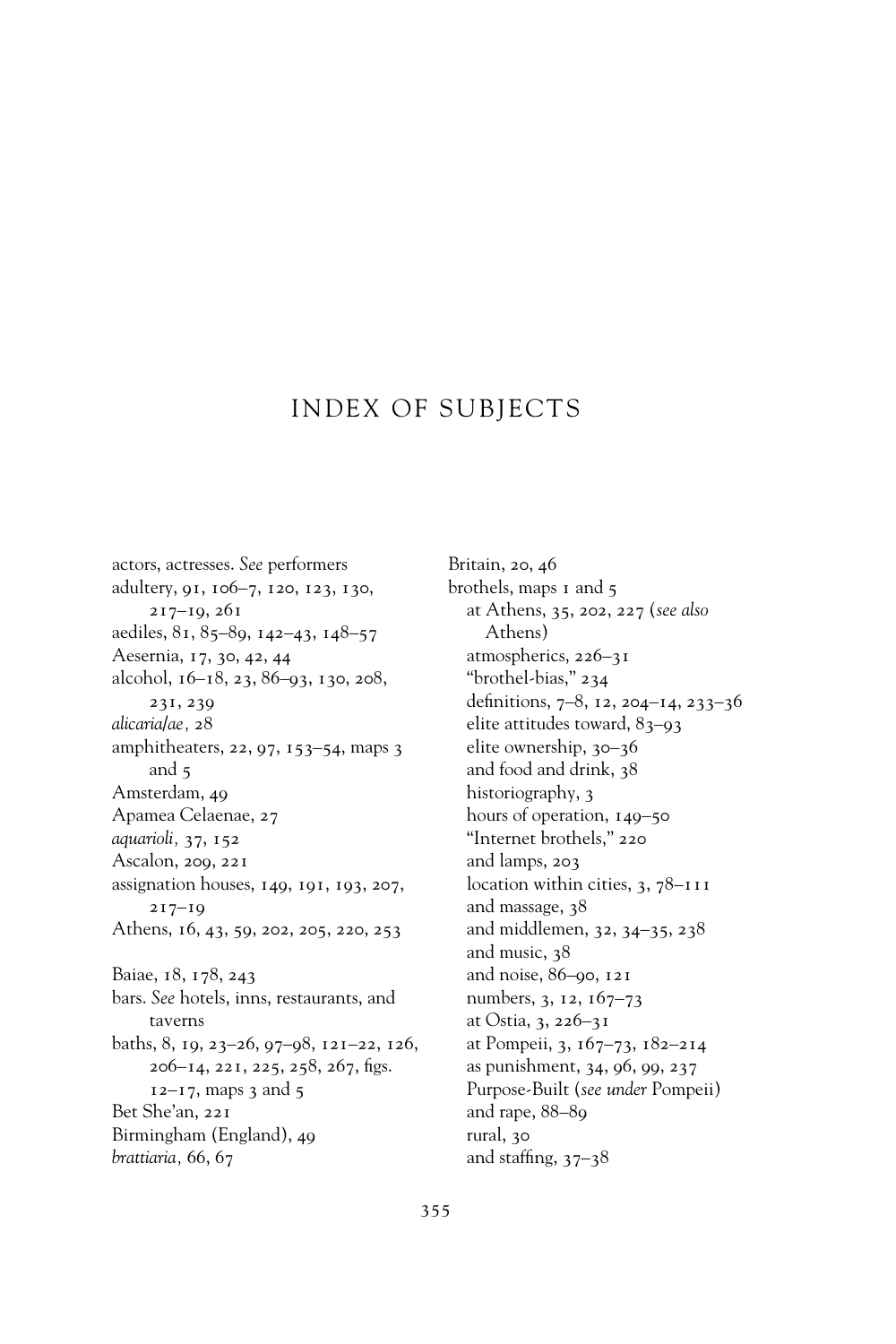brothels (*continued*) and theft, 11, 89–93 typology, 256–60, 290 not upper-class, 71–72, 226–27 urban, 30 violence in, 86–90, 121 at Washington D.C., 202 and water supply, 37, 152–53 Buenos Aires, 48 Caelian hill, 221 Calcutta, 48, 175 Capitoline hill, 222 Carura (on the border of Phrygia and Caria), 27 *Casa delle Volte Dipinte* (Ostia), 230 *Casa di Via Giulio Romano* (Rome), 222, 230 Catania, 222 *caupo/nes,* 17, 34–35 *caupona/ae,* 15–16, 19, 80, 92, 206–8, 217, 221–22, 233, 235, 246, 256, 268-94, figs. 1-2. See also hotels, inns, restaurants, and taverns *cellae meretriciae. See* cribs charity, 69-70 Chersonesus (Tauric), 35 China, 48. *See also* Shanghai Christianity attacked by Tacitus, 254 concern with poor, 2, 70 difficulty with tax on prostitutes,  $76$ and inns, 20 circuit courts, 27 circuses, 22 Comana (Pontus), 27 Comedy, 43, 128, 217 *comissatio,* 23, 27, 91–92, 131, 287 Constantinople, 93–94, 109, 168 Coptos, 55, 140 cribs (*cellae meretriciae*), 3, 12, 79, 158, 192–94, 196–200, 204–5, 207, 213, 215–18, 223, 231, 240, 256, 267–69, 275, 277–78, 280–81,  $291 - 94$ ,  $297$ , fig. 3, maps 2 and 5 *cubicula,* 112–13, 132, 201

cunnilingus, 42, 209, 226, 275, 298–99, 301 Delphic Amphictyony, 27 *deversorium/a,* 16, 18–19, 31, 208, 222, 230, 235. *See also* hotels, inns, restaurants, and taverns dinner parties, 27, 91–92, 125 Diocletian's Price Edict, 59, 68 Dougga, 220 drinking parties. See *comissatio* Dura-Europos, 27, 223–25 Egypt, 20, 27, 38–39, 45, 231 Elegy, 122–23 England (medieval), 24, 90, 208 Ephesus, 209, 225 Epigram, 125 erotic art, 2, 11, 112–33, 157–58, 163–65, 182–203, 210–11, 213, 222–23, 226, 232–33, 257, 262, 268–94 fellatio, 42, 43, 44, 269, 272–74, 278, 297–301 Floralia, 39, 124, 127 Forum Boarium, 222, 248 Forum Romanum, 21, 92, 222, 245–55 France. *See also* Paris medieval, 110–11, 169, 174, 176 modern, 204 gambling, 87–88 Germany late medieval and early modern, 47, 110–11, 145–47, 154, 169, 174, 176, 210, 217–18, 228–29, 233, 235–36, 257 modern, 260 graffiti,  $17, 41-43, 188-90, 192,$ 199–202, 210–11, 222–27, 232–33, 257, 268–94 Greece (ancient), 46 Herculaneum, 24, 58, 211–12 Hermopolis, 57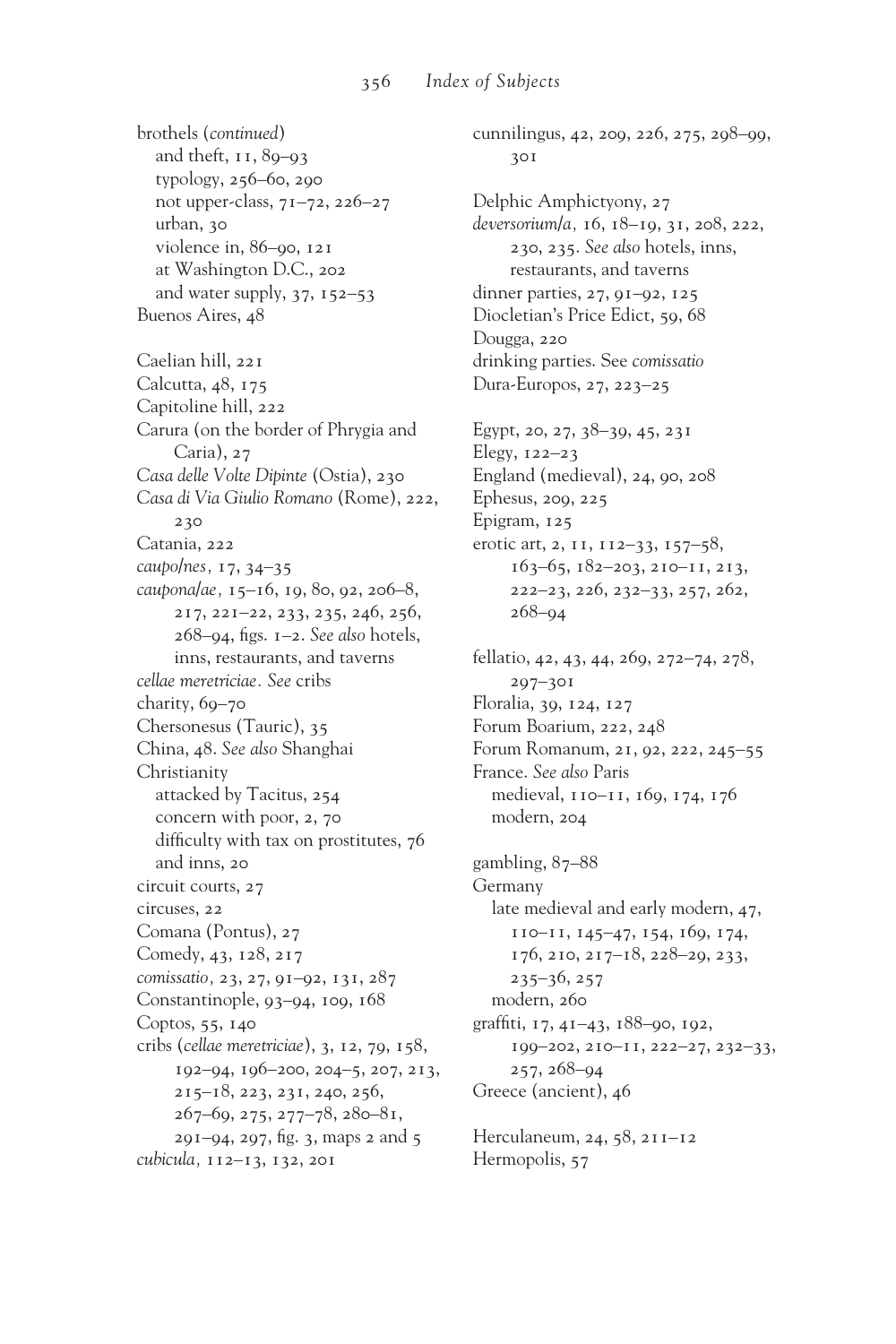*hospitium/a. See* hotels, inns, restaurants, and taverns hotels, inns, restaurants, and taverns, 8, 15–22, 28–31, 97–98, 173, 179, 202–3, 206, 213–17, 222, 226–31, 233–41, 247, 253, 258–59, 267–94, figs.  $I$  and  $2$ House of Diana (Ostia), 230 House of Jupiter and Ganymede (Ostia), 226–31 *iniuria* (delict of outrage/affront), 125, 156–57 Italy (medieval), 111, 169 Japan, 174–75 *ko¯mos,* 92 Korea, 48 Las Vegas. *See* Nevada latrines, 25, 39, 195, 225, 230, 232–33, 246, 249, 292, 294 *lenocinium,* 57, 74 *lex Aquilia,* 157 *Iulia de adulteriis coercendis,* 57, 74, 149, 151, 217–18, 251–52 *Iulia et Papia,* 206–7 *maiestatis,* 85 lodgings. *See* hotels, inns, restaurants, and taverns *lupanarii,* 249 Magnesia-on-the-Meander, 212 markets, fairs, and festivals, 26–28 masturbation, 24, 38, 43, 301 *mater familias/matrona,* 4, 105, 120–21, 124, 126–28, 251–52 *meritorium/a,* 16, 18–19, 121, 215. *See also* hotels, inns, restaurants, and taverns Miletus, 212 Moregine (Murecine), 35, 268

Nevada nineteenth-century, 47, 82 twentieth-century, 46, 82, 147, 154, 174, 204–5, 227–28, 234, 236–37, 259, 263, 290 New Orleans, 145 New York, 47, 48, 175, 244–45, 254, 290. *See also* Times Square nuisance-abatement, 157 Nuremberg, 54–55 Olynthus, 203 *operae,* 35, 60 Ostia, 3, 22, 36, 180, 209, 226–31. See also *Casa delle Volte Dipinte;* House of Diana; House of Jupiter and Ganymede Palatine, 81, 159, 161 Palestine, 250 Palmyra, 43, 44 Paris, 48, 90, 134–35, 143–44, 247, 255, 290 patriarchy, 5, 75, 77 *peculium,* 35–36 performers, 27–28, 67, 141–42, 223–25, 262 pimps acquire prostitutes, 55 animus toward, 74, 76 definition, 206 denial of burial, 141 as exploiters of prostitutes, 52 financially challenged, 53 in lodgings, 15 as slaves,  $35-36$ in taverns and inns, 17 in the Vicus Tuscus, 247 pirates, 55–56 Pompeii amphitheater, 22, 214, maps 3 and 5 Baths of M. Crassus Frugi, 213 *Casa del Bell'Impluvio,* 163–65 *Casa del Centenario,* 164–65 *Casa della Fontana d'Amore,* 283 *Casa dell'Imperatrice di Russia,* 164–65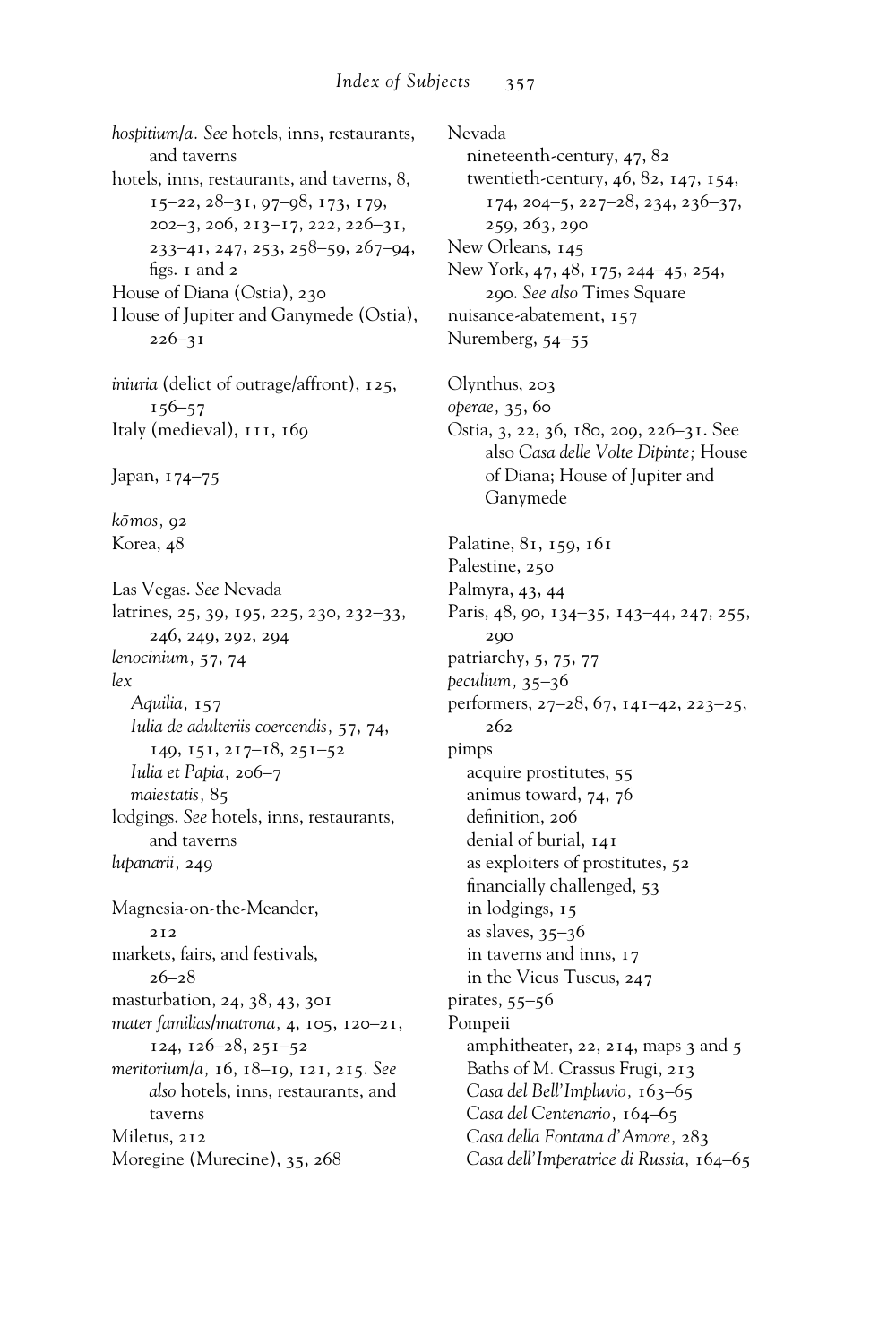Pompeii (*continued*) *Casa di Ganimede,* 280–81 *Casa di Giasone,* 284 Central Baths, 213, 284 commercial exploitation of urban real estate, 30 earthquake of 62, 178–81, 280–81, 284 economy,  $167-81$ Forum, 240–41, 245–55 Forum Baths, 213, 292 House of L. Caecilius Iucundus, 163–65 House of the Menander, 253 House of the Vettii, 158, 164–65, 201, 267, 290 housing pattern, 20, 241 importance of, 1, 12 *Insula del Menandro,* 240, 272–73 numbers of brothels, 167–73, 198–204 numbers of clients of prostitutes, 176–77 numbers of *domus,* 170 numbers of prostitutes, 173–77 official oversight of prostitution, 153–54 Palaestra Baths, 212–14 population, 167–73 *Praedia Iuliae Felicis,* 212–13 price of sex, 44 Purpose-Built Brothel, 2–3, 12, 18, 37, 114–17, 173, 185–97, 199, 201–2, 211, 220–22, 227, 231–39, 258, 260, 267, 269, 276, 280, 286, 288,  $290, figs. 4-11$ Republican Baths, 213 Sarno Baths, 208, 211–14 scholarship in nineteenth and early twentieth centuries, 182–97 sources of clients for prostitutes, 171–72 Stabian Baths, 212–14, 239, 245–46, 283 Suburban Baths, 2–3, 113–16, 118, 198–99, 210–11, 213–14, 235, 240,  $282, 286,$  figs.  $12-17$ 

theaters, 214, maps 3 and 5 *Via dell'Abbondanza,* 241, 245–46 women in business, 67 and zoning prostitution, 4, 144–48 *popina/ae,* 16–17, 19–20, 25–26, 28, 80, 84, 86, 121, 135, 142, 163, 208, 217, 242, 243, 245–46, 256, 258, 259, 267–94. *See also* hotels, inns, restaurants, and taverns Praetor's Edict, 19, 24, 35, 150-51, 206–7, 210 Priapus, 113, 114, 202, 232, 287–88 primitivism, 136–40 procuress(es) animus toward, 76 comic/elegiac, 65 definition, 206 prostitute(s) auspicious in dreams, 85 and clients, 49–51 and clothing mandated by law,  $151 - 52$ and compulsion, 60 definitions,  $7, 206-7$ denial of burial, 141 financially challenged, 54 as freedwomen, 59–60 and marriage, 65 mobility, 27–28 modesty (alleged), 39, 107 numbers, 12, 173–77 numbers of clients, 176–77 as slaves, 28, 35–37, 40, 49–53, 59–60, 73–77, 263 type, 8 prostitution of children, 56–57 definitions,  $7-9$ historiography, 5, 14–15 male, 2, 75, 97, 229–30, 247 part-time and/or casual, 29, 64–65 poverty a motive, 54, 61, 68–69 profitable, 32, 39, 49, 53-54, 71-77 regulation, 3–4, 92, 95–111, 134–35, 142, 145–46 repression, 92, 95–111, 145–46